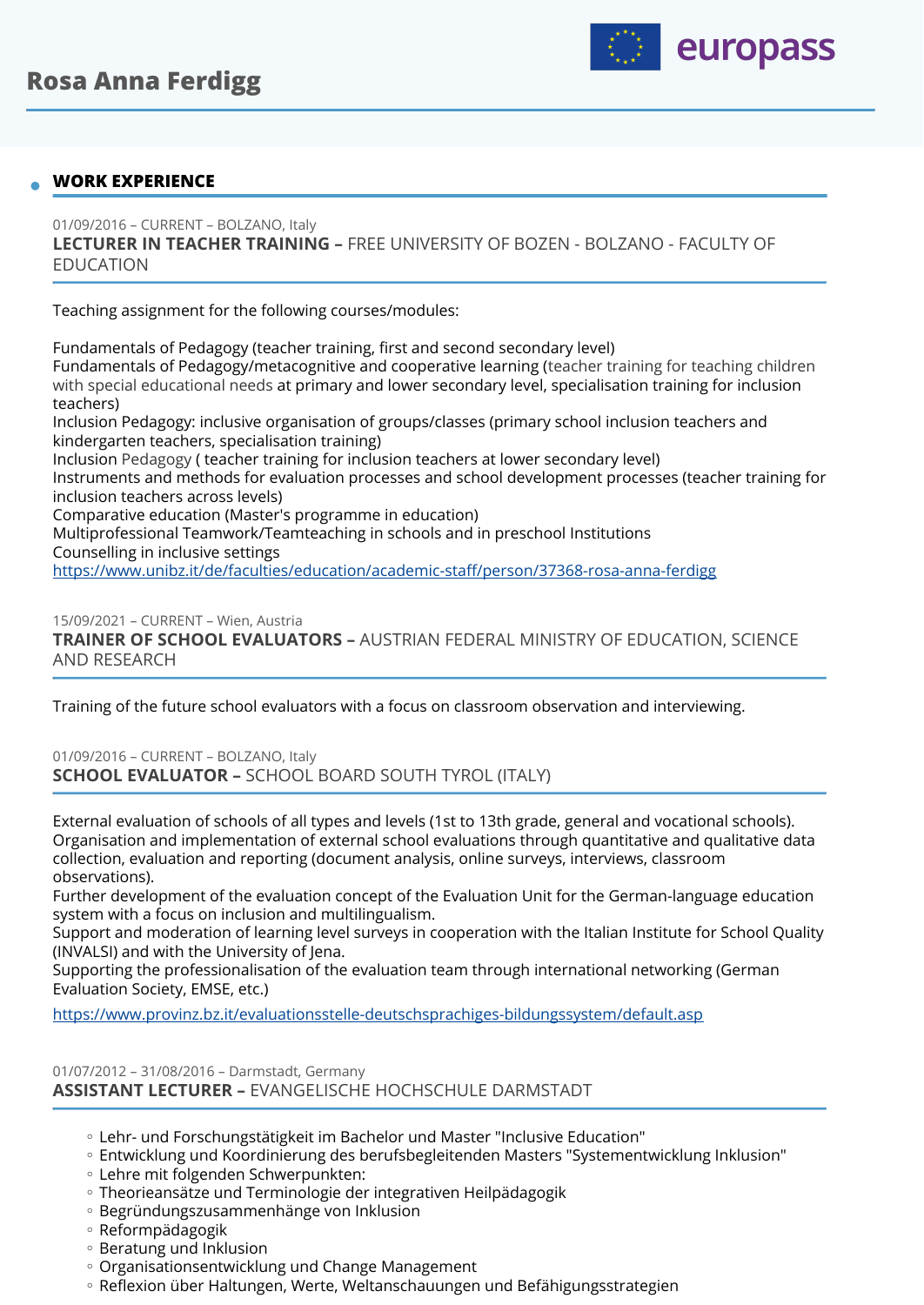◦ Einführung in das wissenschaftliche Arbeiten

## 01/06/2012 – 30/09/2013 – Frankfurt, Germany **VISITING SCIENTIST –** JOHANN GOETHE UNIVERSITY FRANKFURT AM MAIN

Teaching at the Institute for Special Needs Education, Special Needs Teacher Training

◦ Didactics for the special focus learning

## 01/08/2012 – 31/08/2016 – Frankfurt am Main, Germany **COACHING AND ORGANISATIONAL COUNSELLING –** SELF-EMPLOYED

- Counselling for head teachers and management teams ◦
- Project counselling in educational institutions with a focus on inclusion
- School development counselling for inclusive projects and further development
- Preparation, implementation and moderation of pedagogical days
- In-service training in cooperation with:
- the State Education Authority Frankfurt
- the Office for School Development and Project Support of the Goethe University Frankfurt am Main, Institute for Special Education Needs
- the Ministry of Education, Science, Education and Culture of Rhineland-Palatinate ◦
- the Leadership Academy of the Hessian Ministry of Education and Cultural Affairs ◦

### 01/09/2011 – 30/06/2012 – Frankfurt am Main, Germany **SPECIAL EDUCATION TEACHER –** GOVERNEMENT OF HESSEN

- $\blacksquare$  Teaching in the primary and secondary schools
- Individual support according to focal points
- Project support
- **E** Learning coaching

## 01/09/2009 – 31/08/2011 – Frankfurt am Main, Germany **EDUCATION INSPECTOR –** ITALIAN GENERAL CONSULATE IN FRANKFURT AM MAIN

Head of the School Department

■ Coordination of contacts between the Italian General Consulate and the Ministries of Education and Cultural Affairs of the Federal States of Hessen, Rhineland-Palatinate and Saarland.

- Elaboration and implementation of international agreements in the field of education
- **Development and implementation of binational projects in the education sector**
- Monitoring and further development of the German-Italian bilingual school branches in Frankfurt am Main
- **•** Organisation of conferences and further education events with a focus on languages and multilingualism

Focal points:

School promotion and support for pupils of Italian origin, promotion of bilingual and bicultural initiatives in education,

Promotion of Italian as a foreign language at grammar schools

01/04/2006 – 31/08/2009 – BOLZANO, Italy

**SCHOOL INSPECTOR FOR INTEGRATION, HEAD OF THE SERVICE FOR SUPPORT AND COUNSELLING AT THE GERMAN SCHOOL BOARD IN SOUTH TYROL –** AUTONOME PROVINZ BOZEN - BILDUNGSRESSORT

- ■Head of the Support and Counselling Service
- School supervision
- **Determination of personnel requirements and allocation of personnel resources for the inclusion of** children and young people with special needs in schools and kindergartens at regional level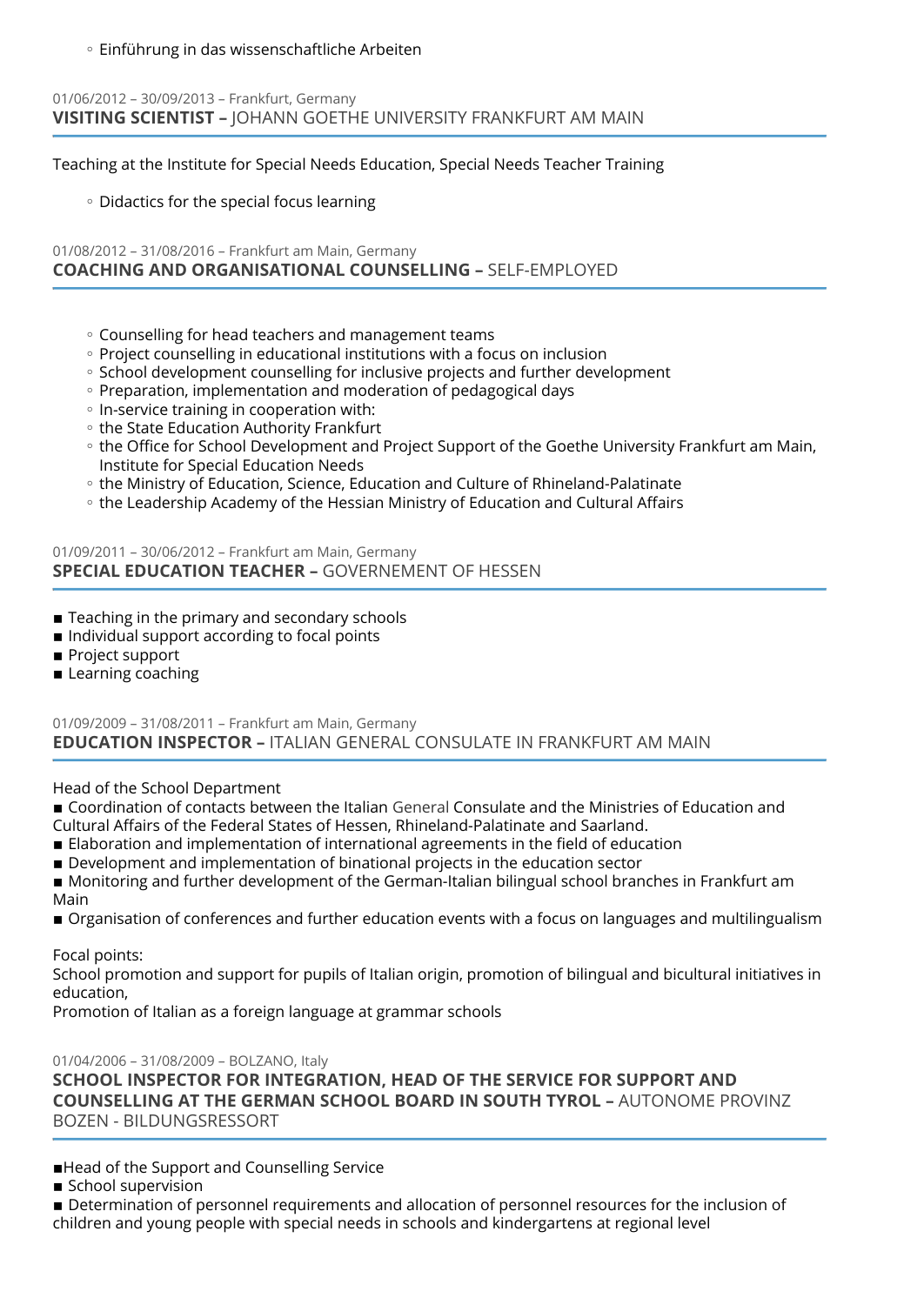■ Chairing the Regional Committee for the inclusion of Children and Young People with special needs (GLIP)

**Target agreements and service evaluation of the school management staff of the autonomous schools in** South Tyrol

- Planning and organising in-service training for the above-mentioned areas of responsibility
- In-service training in the field of inclusion at home and abroad

Counselling for schools, school leaders, teachers, kindergarten teachers, parents, staff for inclusive education

Main areas of focus:

Inclusion of children and young people with special needs

health promotion, school counselling, supervision and coaching, support for gifted and talented children, traffic and mobility education for all levels of education (incl. kindergarten

01/09/2001 – 31/08/2006 – Bolzano, Italy **SCHOOL LEADER –** AUTONOMOUS PROVINCE OF BOLZANO - DEPARTMENT OF EDUCATION

Management of a school district with eight school posts, primary and secondary school (1st - 8th grade)

01/11/1994 – 31/08/2001 – Stuttgart, Germany **EDUCATION INSPECTOR –** ITALIAN GENERAL CONSULATE OF STUTTGART

Head of the School Department

Supervision and coordination of support for pupils of Italian origin with special educational needs

■ Coordination of contacts between the Italian General Consulate and the Ministry of Education of Baden-Württemberg

- **Elaboration and implementation of international agreements and projects in the field of education**
- **Establishment of the first German-Italian bilingual school branch in Baden-Württemberg** (Wolfbuschschule Weilimdorf)

**•** Organisation of conferences and further training events with a focus on languages, multilingualism and interculturality

**Investigation into the school success of pupils of Italian origin at schools in Baden-Württemberg with** special attention to special educational needs.

Main focus:

Promoting the education and school success of Italian children and young people in Baden Württemberg. Promotion of bilingual and bicultural initiatives in the field of education.

01/09/1991 – 31/10/1994 – Bozen, Italy **SCHOOL LEADER –** AUTONOMOUS PROVINCE OF BOLZANO - DEPARTMENT OF EDUCATION

Management of a primary school district with seven school posts

01/10/1980 – 31/08/1991 – Bolzano, Italy **TEACHER –** AUTONOMOUS PROVINCE OF BOLZANO

■ Teaching German as a second language in primary school (1st to 5th grade)

- **E** Leader of didactic workshops
- Multiplier

Teaching of German, history, civics and geography, technical education in secondary school (6th - 8th grade)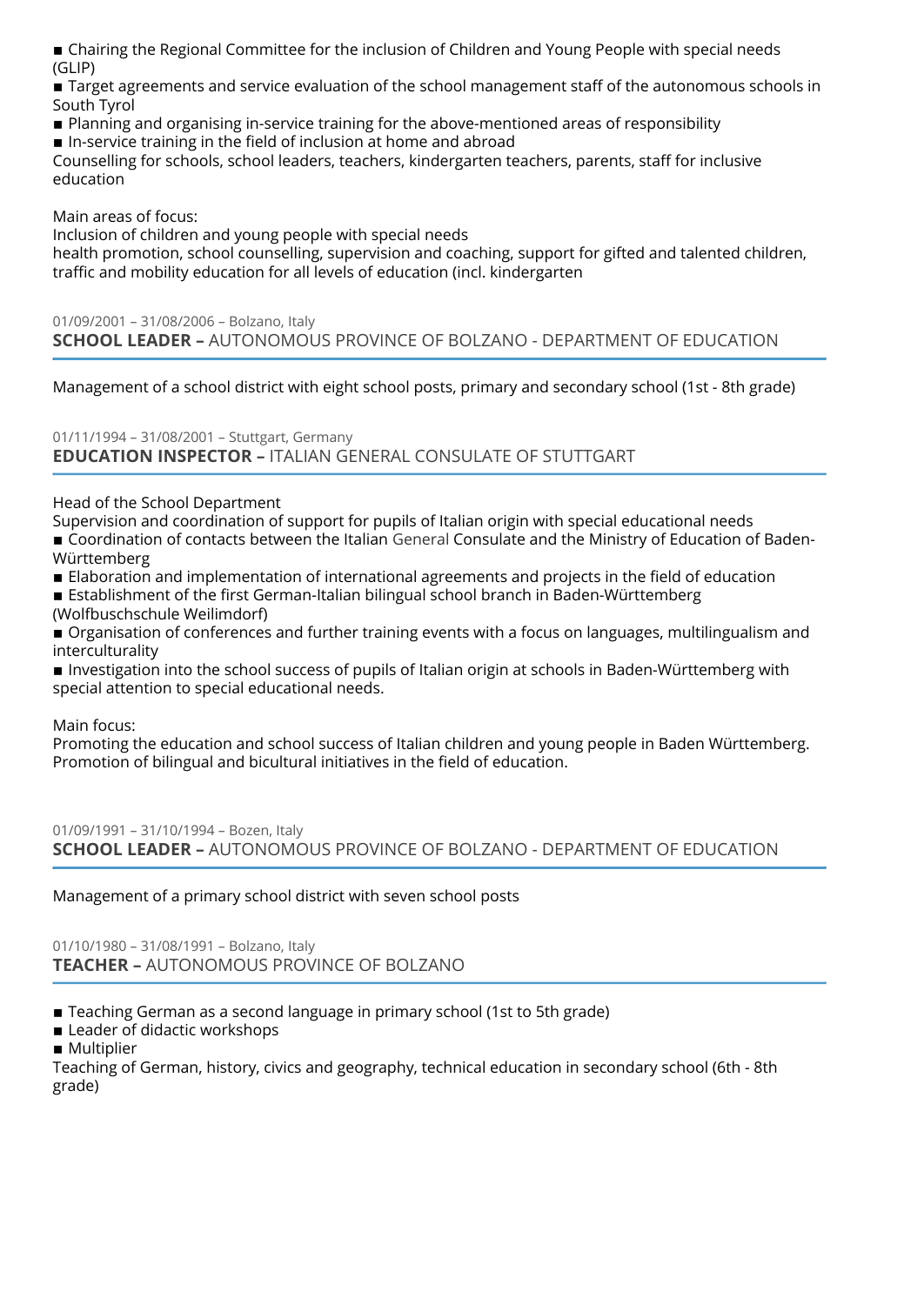## **EDUCATION AND TRAINING**

1986 – 06/07/1990 – Via Zamboni 33, Bologna, Italy **DOTT.SSA MAG. EDUCATION –** "Alma Mater Studiorum" University of Bologna (Italy)

#### **Field(s) of study**

◦ Education

**Thesis:** Kulturelle Fesseln beim Zweitspracherwerb in einem pluri-ethnischen Kontext (in it. Sprache) 110 cum Laude (Summa cumLaude) <https://www.unibo.it/en>

04/12/2007 – 07/12/2007 – Port Townsend, Washington D.C., United States **DYNAMIC FALCILITATION SKILLS CERTIFICATE –** Jim Rough and Associates, inc.

01/11/2007 – 03/04/2009 – Innrain 52, Innsbruck, Austria

**COACH FOR EDUCATIONAL MANAGERS –** "Leopold Franzens" University of Innsbruck - Institute for Communication

#### **Field(s) of study**

◦ Social sciences, journalism and information : *Psychology ∣ Social and behavioural sciences not further defined* 

[https://www.uibk.ac.at/universitaet/pro](https://www.uibk.ac.at/universitaet/profil/)fil/

01/08/2010 – 31/03/2011 – Universitätsplatz 12, Kassel, Germany **CERTIFICATE "DEVELOPMENT THROUGH DIALOGUE - SHAPING CHANGE PROCESSES IN ORGANISATIONS AND GROUPS". –** Kassel University

<https://www.uni-kassel.de/uni/>

### **LANGUAGE SKILLS**

#### Mother tongue(s): **LADIN (MINORITY LANGUAGE IN SOUTH TYROL)**

Other language(s):

|                | <b>UNDERSTANDING</b> |                | <b>SPEAKING</b>      |                       | <b>WRITING</b> |
|----------------|----------------------|----------------|----------------------|-----------------------|----------------|
|                | Listening            | Reading        | Spoken<br>production | Spoken<br>interaction |                |
| <b>GERMAN</b>  | C <sub>2</sub>       | C <sub>2</sub> | C <sub>2</sub>       | C <sub>2</sub>        | C <sub>2</sub> |
| <b>ITALIAN</b> | C <sub>2</sub>       | C <sub>2</sub> | C <sub>2</sub>       | C <sub>2</sub>        | C <sub>2</sub> |
| <b>ENGLISH</b> | C <sub>1</sub>       | C <sub>2</sub> | <b>B2</b>            | C <sub>1</sub>        | B <sub>2</sub> |
| <b>SPANISH</b> | <b>B2</b>            | C <sub>2</sub> | B <sub>2</sub>       | B <sub>2</sub>        | B <sub>1</sub> |
| <b>HEBREW</b>  | A <sub>1</sub>       | A1             | A <sub>1</sub>       | A <sub>1</sub>        | A2             |

*Levels: A1 and A2: Basic user; B1 and B2: Independent user; C1 and C2: Proficient user*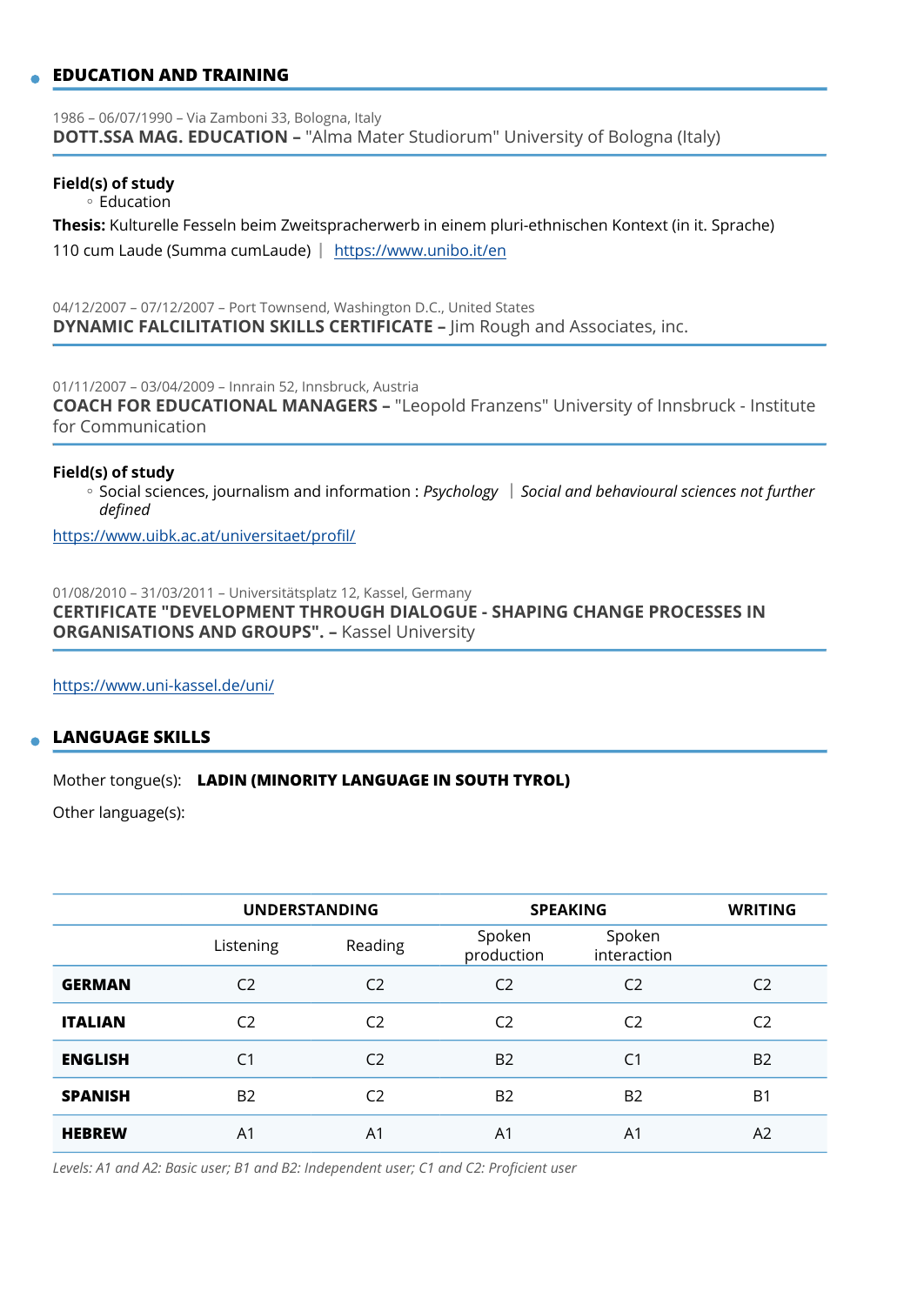### **DIGITAL SKILLS**

Microsoft Office Social Media Skype Microsoft Powerpoint Google Drive Microsoft Word S Microsoft Excel | Outlook | Micorsoft Teams | Sehr guter Umgang mit Kommunikations-Tools (Skype, Zoom, Teams) | Virtuelle Teamarbeit (Zoom Skype)

## **PUBLICATIONS**

**Inklusive Bildung in der Praxis am Beispiel Italien/ Südtirol, in: (Inclusive education in practice using the example of Italy/South Tyrol)** 

Müller, Kathrin/Gingelmaier. Stephan (eds.) 2018: Controversial Inclusion [https://www.beltz.de/fachmedien/paedagogik/produkte/produkt\\_produktdetails/36933](https://www.beltz.de/fachmedien/paedagogik/produkte/produkt_produktdetails/36933-kontroverse_inklusion.html) [kontroverse\\_inklusion.html](https://www.beltz.de/fachmedien/paedagogik/produkte/produkt_produktdetails/36933-kontroverse_inklusion.html) – 2018

**Una scuola per tutti e per ciascuno Die Rolle der "Integrationshelfer/innen" in der inklusiven Bildung: ein Plädoyer für die Stärkung und Professionalisierung der Teilhabeassistenz auf der Grundlage eines Praxisbeispiels aus Südtirol/Italien, in: Inklusion Konkret 2/2017 (A school for everybody and anyone: The role of "integration assistants" in inclusive education: a plea for the strengthening and professionalisation of participation assistance based on a practical example from South Tyrol/It** 

Inklusion Konkret 2/2017 https://ph-ooe.at/fi[leadmin/Daten\\_PHOOE/Inklusive\\_Paedagogik\\_neu/BIZB/Downloads-Dokumente/](https://ph-ooe.at/fileadmin/Daten_PHOOE/Inklusive_Paedagogik_neu/BIZB/Downloads-Dokumente/Band2gesamt.pdf) [Band2gesamt.pdf](https://ph-ooe.at/fileadmin/Daten_PHOOE/Inklusive_Paedagogik_neu/BIZB/Downloads-Dokumente/Band2gesamt.pdf) – 2017

**Systementwicklung Inklusion, in: Nachrichtendienst des Deutschen Vereins für öffentliche und private Fürsorge e.V. (Systemic developement of Inclusion)** 

Rosa Anna Ferdigg, Anne-Dore Stein 2015

**Inklusive Merkmale und Ausrichtung einer beruflichen Bildung am Beispiel Südtirol, in: Ursula Bylinski , Josef Rützel (Hrsg.)Inklusion als Chance und Gewinn für eine differenzierte Berufsbildung (Inclusive characteristics and orientation of vocational education and training using the example of South Tyrol, in: Ursula Bylinski , Josef Rützel (eds.)Inklusion als Chance und Gewinn für eine differenzierte Berufsbildung** 

2016

Inclusive characteristics and orientation of vocational education and training using the example of South Tyrol, in: Ursula Bylinski , Josef Rützel (eds.)Inklusion als Chance und Gewinn für eine differenzierte Berufsbildung

**Angemenssene Vorkehrungen für eine inklusive Schule am Beispiel Südtirol, in: Gemeinsam Leben 3/2015** 

[https://www.beltz.de/fachmedien/paedagogik/zeitschriften/gemeinsam\\_leben/show/Journal/ausgabe/](https://www.beltz.de/fachmedien/paedagogik/zeitschriften/gemeinsam_leben/show/Journal/ausgabe/15247-gemeinsam_leben_32015.html) [15247-gemeinsam\\_leben\\_32015.html](https://www.beltz.de/fachmedien/paedagogik/zeitschriften/gemeinsam_leben/show/Journal/ausgabe/15247-gemeinsam_leben_32015.html) – 2015

Appropriate arrangements for an inclusive school using the example of South Tyrol, in: Gemeinsam Leben 3/2015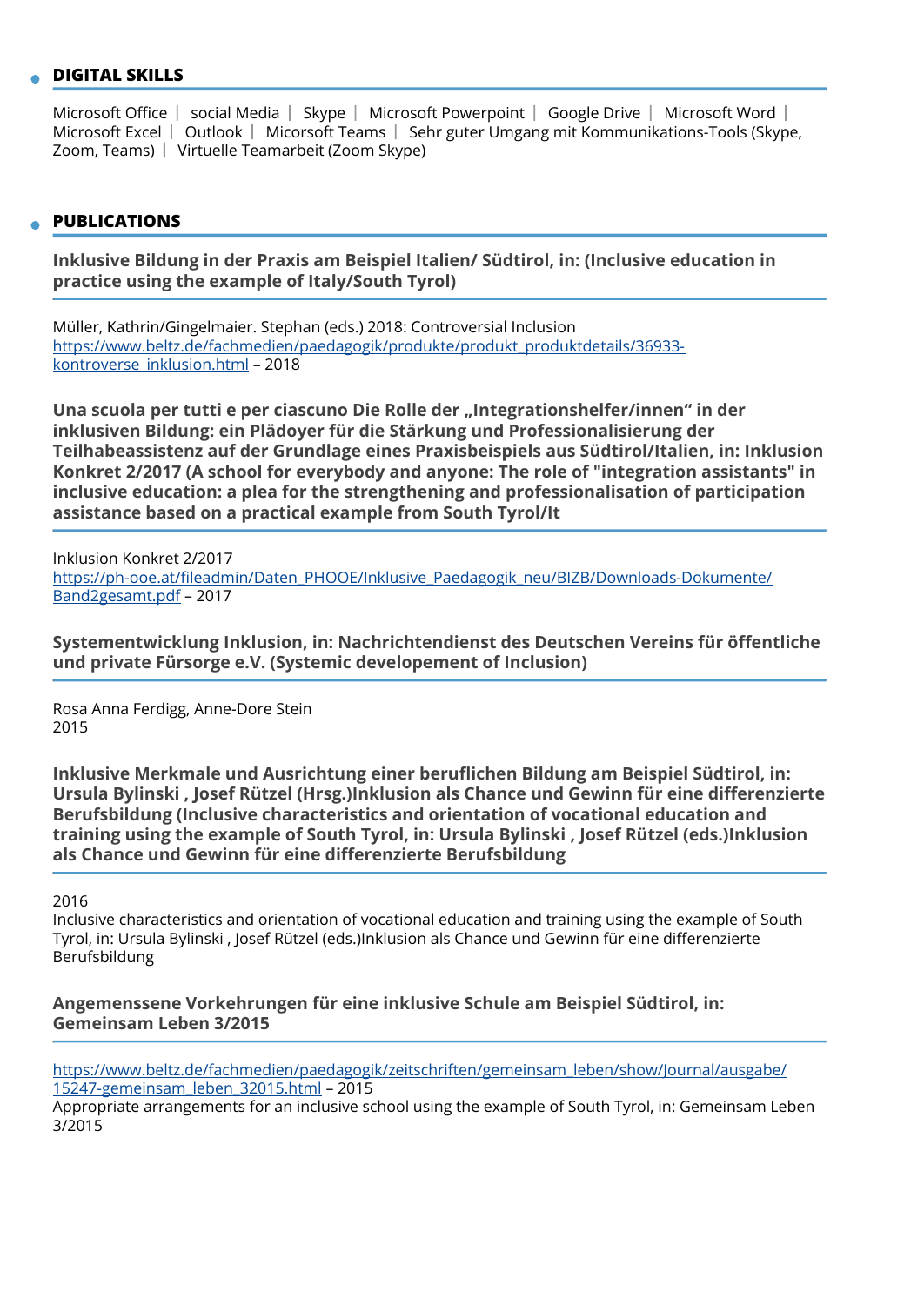**Die Rolle der "IntegrationshelferInnen" in der inklusiven Bildung. Ein Plädoyer für die Stärkung und Professionalisierung der Teilhabeassistenz auf der Grundlage eines Praxisbeispiels aus Südtirol/Italien In: Gemeinsam leben 4/2014** 

[https://www.beltz.de/fachmedien/paedagogik/zeitschriften/gemeinsam\\_leben/article/Journal.html?](https://www.beltz.de/fachmedien/paedagogik/zeitschriften/gemeinsam_leben/article/Journal.html?tx_beltz_journal%5Barticle%5D=27514&cHash=cf9324a823a67931bb3486ed536b41b5) [tx\\_beltz\\_journal\[article\]=27514&cHash=cf9324a823a67931bb3486ed536b41b5](https://www.beltz.de/fachmedien/paedagogik/zeitschriften/gemeinsam_leben/article/Journal.html?tx_beltz_journal%5Barticle%5D=27514&cHash=cf9324a823a67931bb3486ed536b41b5) – 2014 The role of "Inclusion Assistants" in inclusive education. A plea for the strengthening and professionalisation of "Participation Assistance" based on a practical example from South Tyrol/Italy In: Gemeinsam leben 4/2014

**Die Vielfalt begegnet sich im Team: Die Bedeutung der pädagogischen Fachkräfte als Vorbilder für die Inklusion In: Dokumentation des Fachtags "Mehr als die Summe der Teile" der Stadt Frankfurt am Main** 

2014

Diversity meets in the team: The importance of educational professionals as role models for inclusion In: Documentation of the symposium "More than the sum of the parts" of the city of Frankfurt am Main

**Das Ressourcenpotential von Dialog und Empathie in der Schulentwicklung In: Zeitschrift für Gestaltpädagogik 02/2013 EHP-Verlag Andreas Kohlhage** 

[https://ehp-koeln.com/zeitschriften/zeitschriftfgp\\_inhalt.php](https://ehp-koeln.com/zeitschriften/zeitschriftfgp_inhalt.php) – 2013

The resource potential of dialogue and empathy in school development In: Journal for Gestalt Pedagogy 02/2013 EHP-Verlag Andreas Kohlhage

**Der Spagat der Begleitung von Lehrpersonen im Vorbereitungsdienst auf den unbekannten inklusiven Unterricht der Zukunft In: Klasse Mentor: Magazin für Referendare und Junglehrer 01/2013 Raabe** 

2013

**Es gibt sie, die Inklusion! In: Dokumentation der bildungspolitischen Konferenz der Bundestagsfraktion und Landtagsfraktion Hessen Die Linke** 

[https://www.linksfraktion-hessen.de/](https://www.linksfraktion-hessen.de/fileadmin/lf/Publikationen/20121100_Tagungsdoku_Bildungspolitische_Konferenz_Inklusion_mit_Links.pdf)fileadmin/lf/Publikationen/ [20121100\\_Tagungsdoku\\_Bildungspolitische\\_Konferenz\\_Inklusion\\_mit\\_Links.pdf](https://www.linksfraktion-hessen.de/fileadmin/lf/Publikationen/20121100_Tagungsdoku_Bildungspolitische_Konferenz_Inklusion_mit_Links.pdf) – 2013 Inclusion does exist! In: Documentation of the education policy conference of the federal parliamentary group and Hesse state parliamentary group Die Linke

# **Inklusion ist mehr als nur die gemeinsame Beschulung aller Kinder In: L-News Zeitschrift für Lehramstsstudierende 01/13 Goethe-Universität Frankfurt Akademie für Bildungsforschung und Lehrerbildung**

2013

Inclusion is more than just schooling all children together In: L-News Journal for student teachers 01/13 Goethe University Frankfurt Academy for Educational Research and Teacher Training

**Welche Merkmale soll eine Lehreraus- und Weiterbildung haben, die befähigt, in einem heterogenen, inklusiven Kontext pädagogisch erfolgreich zu handeln? In: Gemeinsam leben – Zeitschrift für integrative Erziehung 1/2012 Juventa Verlag** 

<https://docplayer.org/19773395-Themenliste-inklusion.html>– 2012

What characteristics should initial and in-service teacher training have to enable teachers to act successfully in a heterogeneous, inclusive context? In: Gemeinsam leben - Journal for inclusive education 1/2012 Juventa Verlag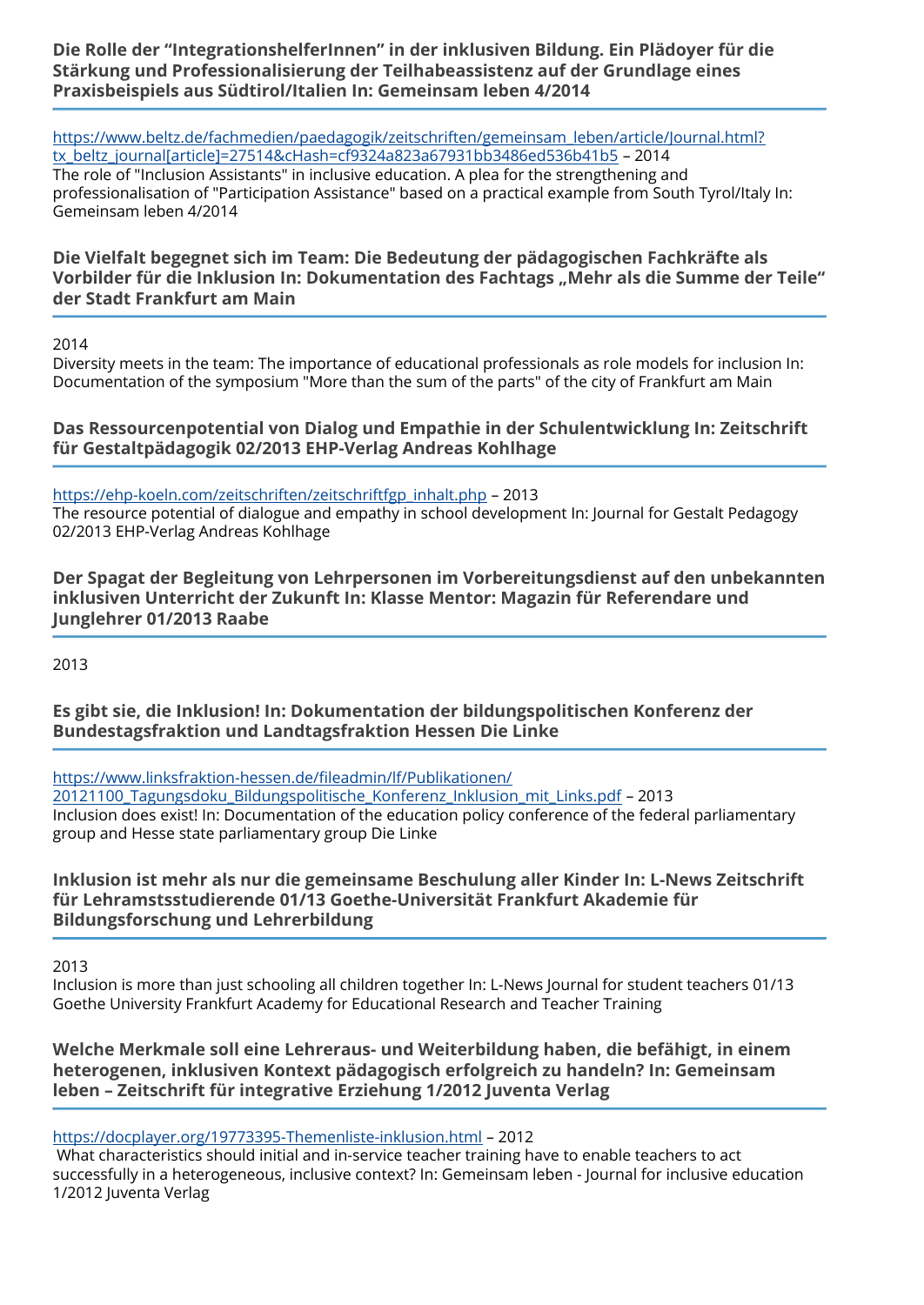## **Welche Rahmenbedingungen braucht ein inklusives Bildungssystem? Das Beispiel Italien/ Südtirol.**

<http://bidok.uibk.ac.at/library/inkl-02-10-ferdigg-bildungssystem.html> – 2010 What framework conditions does an inclusive education system need? The example of Italy/South Tyrol.

## **Eine Schule für alle, wirklich für alle? Traumvorstellung oder Wirklichkeit? In: Auf dem Weg zur Schule für alle, Hrsg.: Hinz-Körner-Niehoff Lebenshilfe-Verlag, Marburg**

<https://www.socialnet.de/rezensionen/9797.php> – 2010 A school for all, really for all? Dream or reality? In: On the Way to a School for All, Ed.: Hinz-Körner-Niehoff Lebenshilfe-Verlag, Marburg

**Wie kann die Begleitung von Schülerinnen und Schülern mit Beeinträchtigungen in Ausbildung und Beruf konkret gestaltet werden und gelingen?" In: S.Knauer/J.Ramseger (Hg.) Welchen Beitrag leistet die schulische Integration von Menschen mit Behinderungen auf dem Weg in den ersten Arbeitsmarkt? Ergebnisse eines Expertenhearings, Bundesministerium für Arbeit und Soziales, S. 42-47, Berlin** 

### 2009

How can the accompaniment of pupils with impairments in training and employment be concretely designed and succeed?" In: S.Knauer/J.Ramseger (eds.) Welchen Beitrag leisten die schulische Integration von Menschen mit Behinderungen auf dem Weg in den ersten Arbeitsmarkt? Results of an expert hearing, Federal Ministry of Labour and Social Affairs, p. 42-47, Berlin

## **Externe Partner können stärken, Pädagogische Beratungszentren für Kindergarten und Schule Autonome Provinz Bozen, INFO Dezember 2007, Deutsches Schulamt**

2007

External partners can strengthen, Pedagogical Advisory Centres for Kindergarten and School Autonomous Province of Bolzano, INFO December 2007, German School Office

# **Vielfalt als Lebensprinzip Autonome Provinz Bozen, INFO März 2007, Deutsches Schulamt**

2007

Diversity as a principle of life Autonomous Province of Bolzano, INFO March 2007, German School Office

# **Partner der Schule, in: Eigenständige Schule Luchterhand, München**

2004

Partner of the school, in: Independent school

## **Erfahrungen mit bilingualem Grundschulunterricht, in: Skolast 01/03 Skolast, Bozen**

2003

Experiences with bilingual primary school teaching, in: Skolast 01/03 Skolast, Bolzano

## **Aurelia. Deutsch in der Primarstufe, Lehrwerk für Deutsch als Fremdsprache Langenscheidt**

<https://www.fachportal-paedagogik.de/literatur/vollanzeige.html?FId=397707>– 1994 Aurelia.Textbook for German as a Foreign Language Langenscheidt